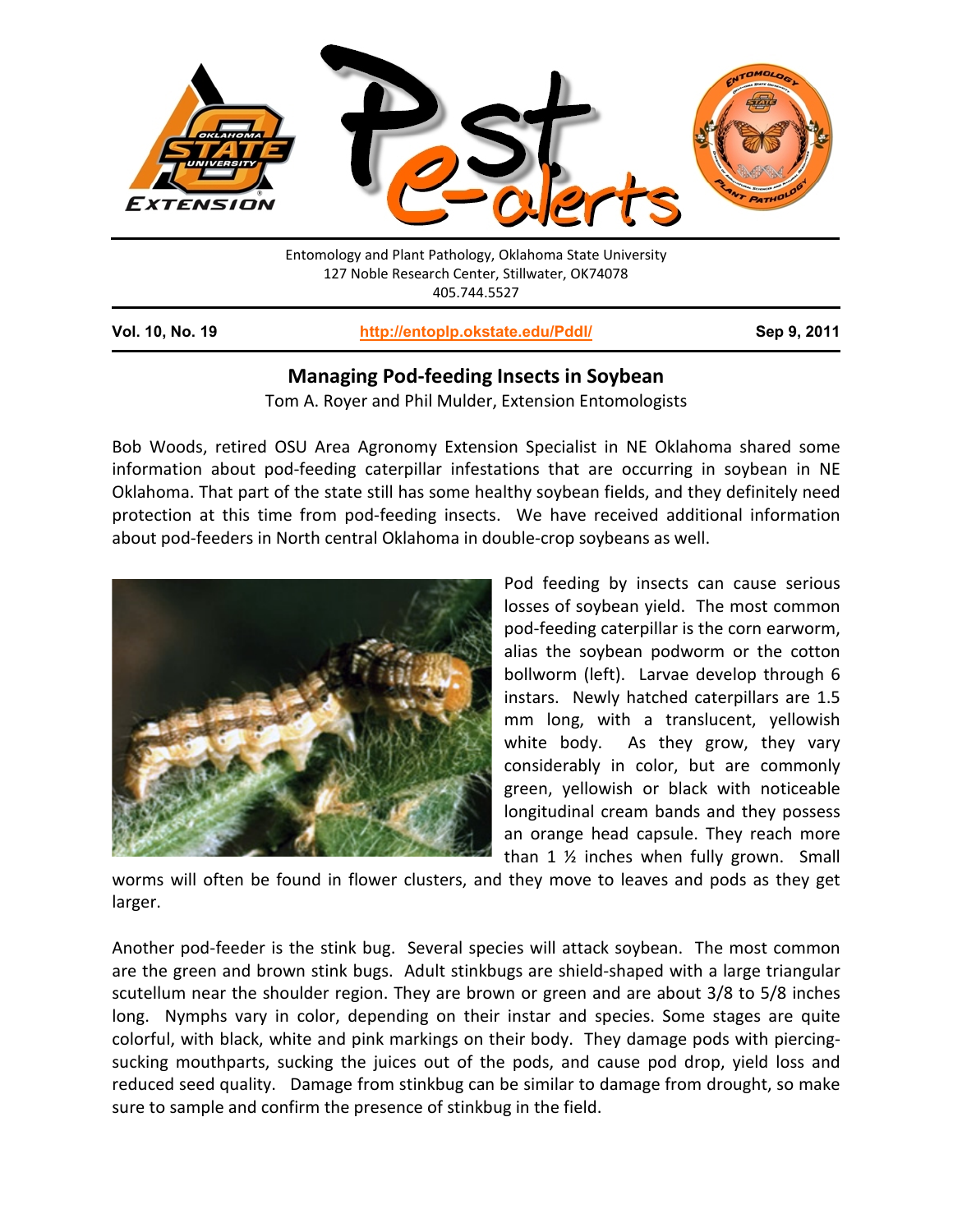

**Green stink bug and damage. Stink bug damage (L) can be similar to drought damage (R).**

Grasshoppers will also feed on soybean pods, often chewing right through the pod into the seed. They are full-grown adults at this time and will cause maximum damage as they feed. The most common species are the differential, red-legged, and two-striped grasshoppers.



**Common soybean grasshoppers: differential (L), red-legged (C), and two-striped (R).**

Soybean fields can be scouted by shaking plants over a drop cloth or shake sheet. The plantshaking method is a useful tool for weekly surveys in soybeans after the beans obtain one foot in height. The equipment needed for this method consists of a piece of white or off-white cloth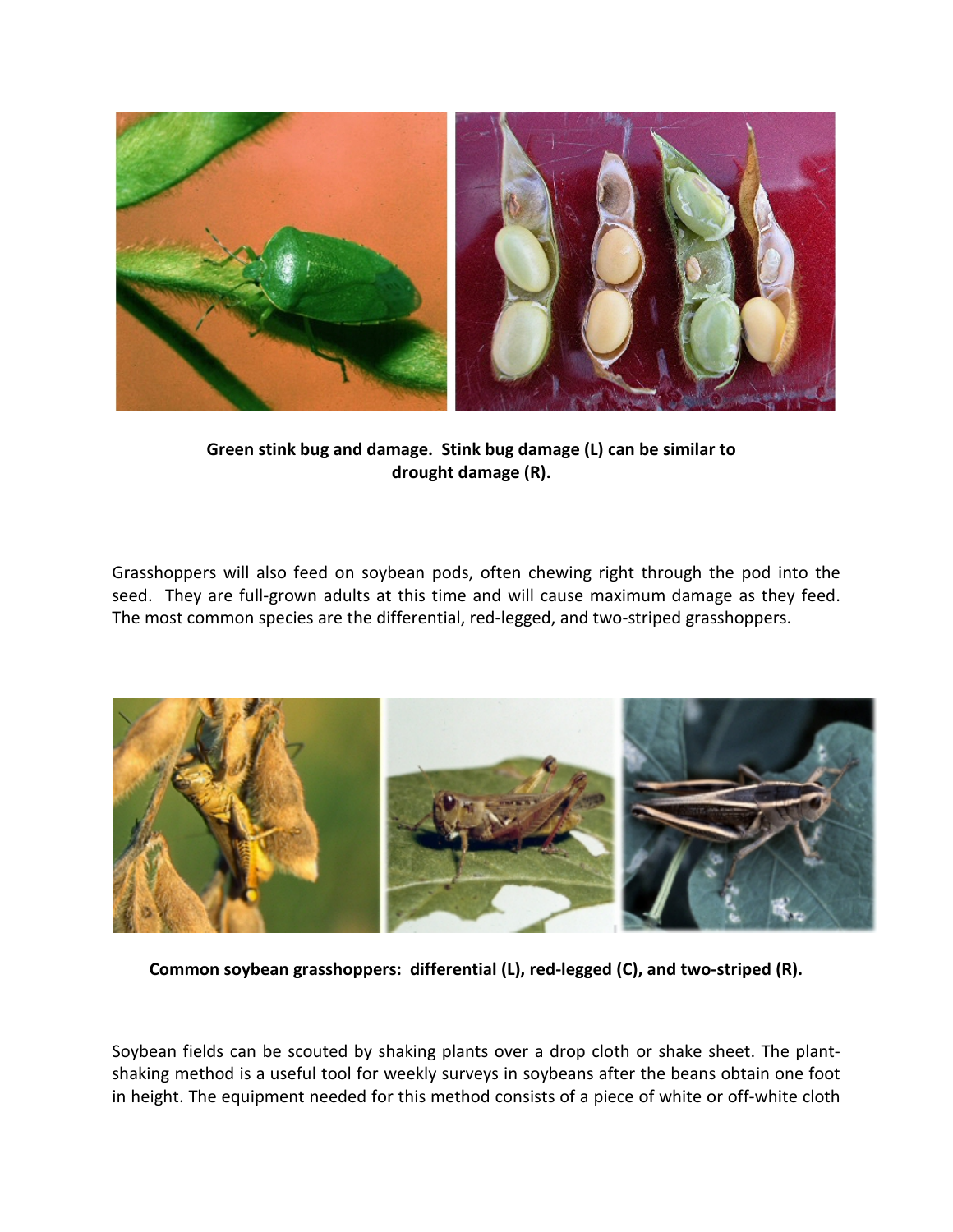measuring 24" x 42". Each end of the cloth is stapled to a thin strip of wood, approximately 1/2" to 1" wide and 24" long.

To begin the survey, select a site at random in the field, kneel between the two rows, and unroll the cloth from one row over to the opposite row. Extend each arm forward parallel with the row on either side and vigorously shake the vines over the cloth. Your arms, from your elbows to your fingertips, will allow you to sample approximately 1 1/2 row-feet of plants on each side of the row. Thus, a total of three row-feet may be sampled at each site. Count the insects that fall to the cloth. This process should be repeated until approximately 10 sites have been sampled per field (up to 50 acres in size). Infestations are then evaluated as to the number of various species per 30 row-feet.

Another method for scouting that is particularly useful for seedling and broadcast beans is the sweep net method. A standard 15-inch diameter sweep net is used to make 10 consecutive sweeps (180 degrees or simply one arc across the body) while walking through the field. The net is swung from side to side with each step. After 10 successive sweeps, the insects should be identified and counted as they are removed from the net. Repeat this procedure 5 times for a total of 50 sweeps and compare counts with economic thresholds established for individual pests. This method is particularly useful on seedling and broadcast beans.



Scout using sweep net in bean field [ Picture by Purdue University ]